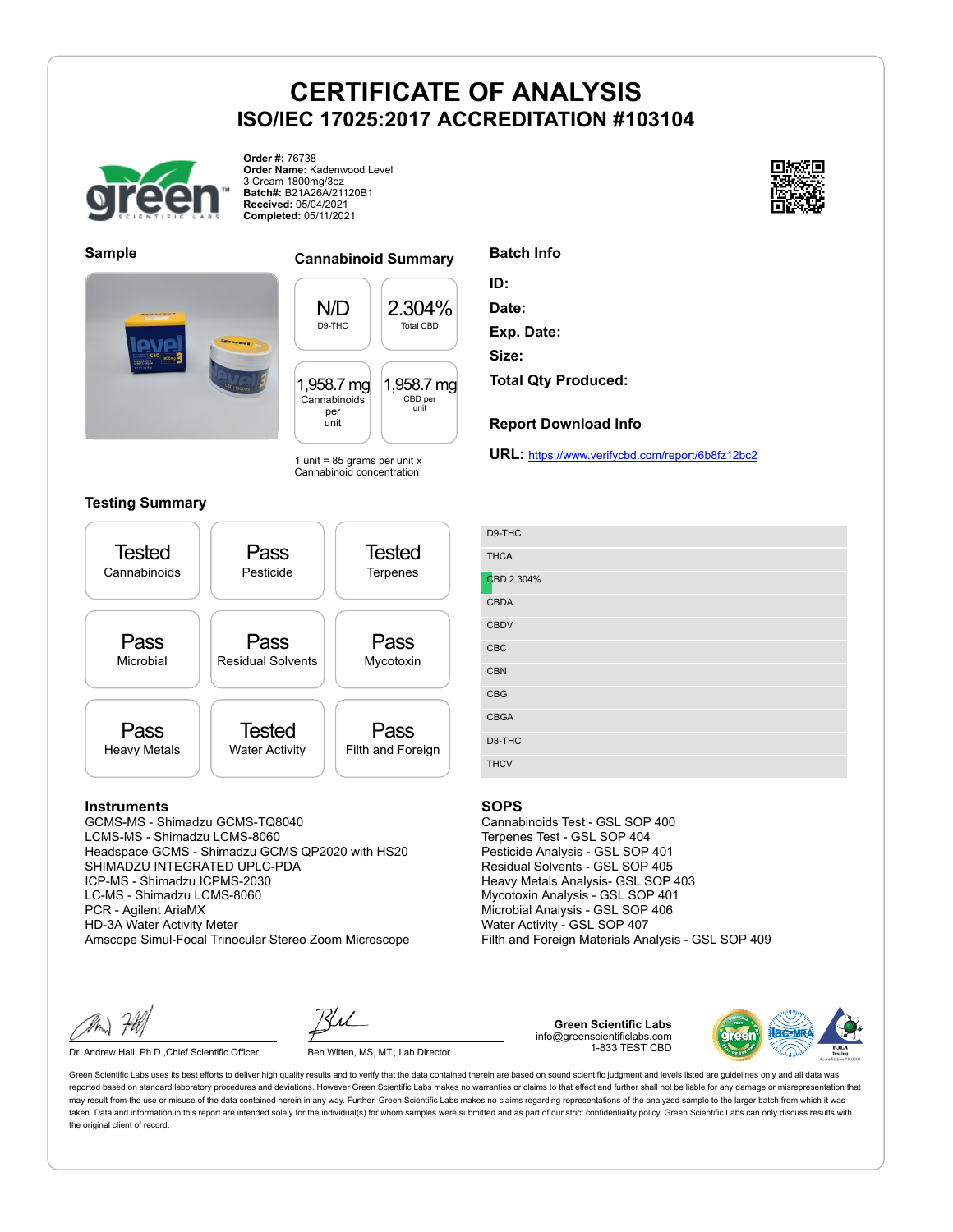

**Order #:** 76738 **Order Name:** Kadenwood Level 3 Cream 1800mg/3oz **Batch#:** B21A26A/21120B1 **Received:** 05/04/2021 **Completed:** 05/11/2021

### **Sample**

# N/D D9-THC 2.304% Total CBD 1,958.7 mg Cannabinoids per unit 1,958.7 mg CBD per unit

1 unit = 85 grams per unit x Cannabinoid concentration

### **Cannabinoids Test**

SHIMADZU INTEGRATED UPLC-PDA

| GSL SOP 400        |               | PREPARED: 05/10/2021 09:42:09 |        | UPLOADED: 05/11/2021 19:52:41 |
|--------------------|---------------|-------------------------------|--------|-------------------------------|
| Cannabinoids       | <b>LOQ</b>    | weight $(\%)$                 | mg/g   | mg/unit                       |
| D9-THC             | <b>10 PPM</b> | N/D                           | N/D    | N/D                           |
| <b>THCA</b>        | 10 PPM        | N/D                           | N/D    | N/D                           |
| <b>CBD</b>         | 10 PPM        | 2.304%                        | 23.043 | 1,958.655                     |
| CBDA               | <b>20 PPM</b> | N/D                           | N/D    | N/D                           |
| <b>CBDV</b>        | <b>20 PPM</b> | N/D                           | N/D    | N/D                           |
| <b>CBC</b>         | 10 PPM        | N/D                           | N/D    | N/D                           |
| <b>CBN</b>         | <b>10 PPM</b> | N/D                           | N/D    | N/D                           |
| CBG                | <b>10 PPM</b> | N/D                           | N/D    | N/D                           |
| <b>CBGA</b>        | 20 PPM        | N/D                           | N/D    | N/D                           |
| D8-THC             | <b>10 PPM</b> | N/D                           | N/D    | N/D                           |
| <b>THCV</b>        | 10 PPM        | N/D                           | N/D    | N/D                           |
| TOTAL D9-THC       |               | N/D                           | N/D    | N/D                           |
| TOTAL CBD*         |               | 2.304%                        | 23.043 | 1,958.7                       |
| TOTAL CANNABINOIDS |               | 2.304%                        | 23.043 | 1,958.7                       |



Reporting Limit 10 ppm  $*Total CBD = CBD + CBDA \times 0.877$ 

N/D - Not Detected, B/LOQ - Below Limit of Quantification

Dr. Andrew Hall, Ph.D., Chief Scientific Officer Ben Witten, MS, MT., Lab Director

**Green Scientific Labs** info@greenscientificlabs.com 1-833 TEST CBD

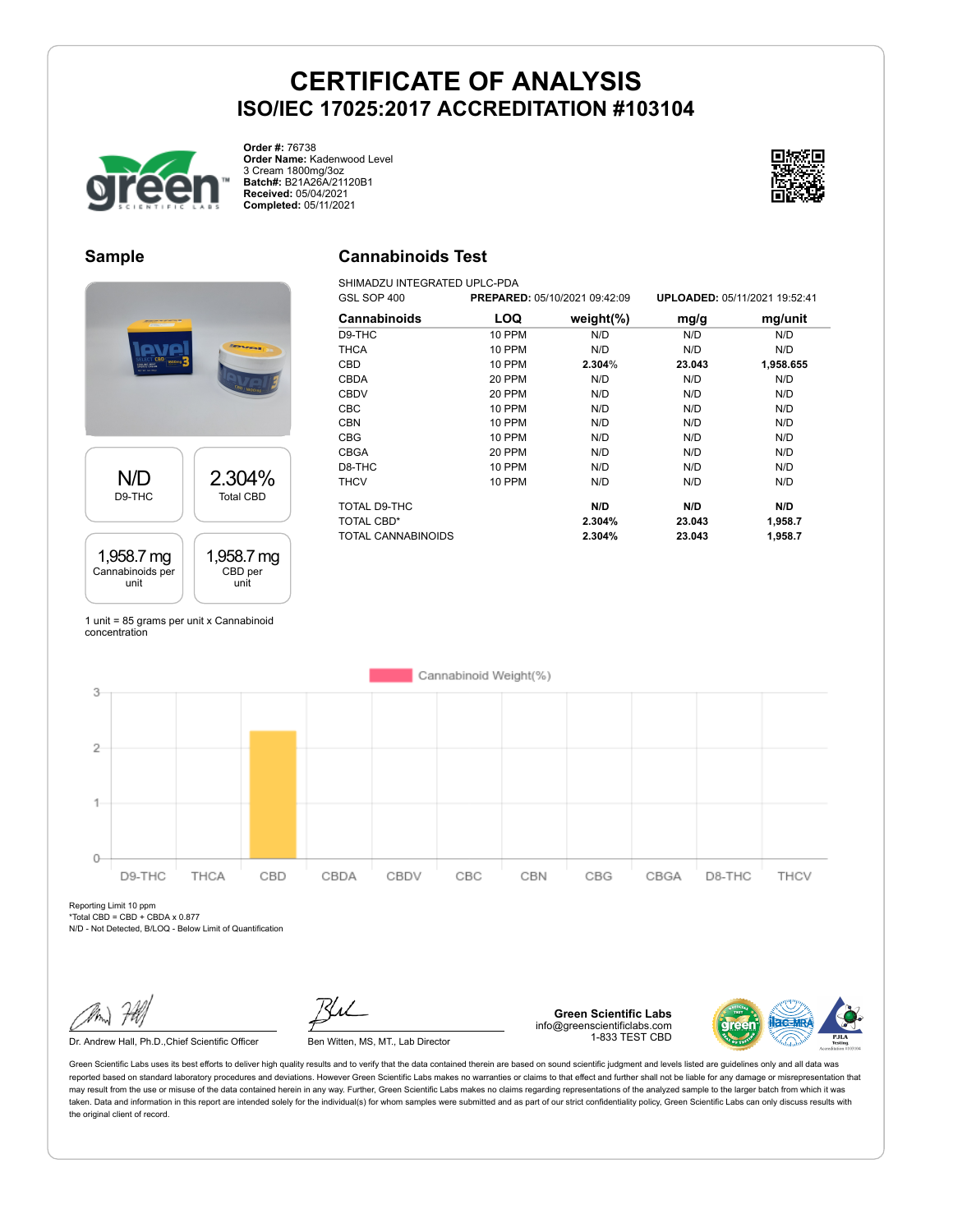GSL SOP 404

**Prepared:** 05/09/2021 14:36:20 **Uploaded:** 05/10/2021 16:45:02



**Order #:** 76738 **Order Name:** Kadenwood Level 3 Cream 1800mg/3oz **Batch#:** B21A26A/21120B1 **Received:** 05/04/2021 **Completed:** 05/11/2021



### **TERPENES: TOTAL (0.066%)**

Headspace GCMS - Shimadzu GCMS QP2020 with HS20

| Terpene           | Results (%) LOQ (%) LOD (%) |        |        |
|-------------------|-----------------------------|--------|--------|
| <b>CAMPHENE</b>   | $0.004\%$                   | 0.003% | 0.001% |
| <b>GERANIOL</b>   | 0.028%                      | 0.003% | 0.001% |
| <b>ISOPULEGOL</b> | 0.024%                      | 0.003% | 0.001% |
| LINALOOL          | 0.010%                      | 0.003% | 0.001% |

### **Top Terpenes Results:**



#### **Tested for but below loq:**

ALPHA-PINENE, BETA-MYRCENE, BETA-PINENE, 3-CARENE, ALPHA-TERPINENE, TRANS-BETA-OCIMENE, LIMONENE, P-CYMENE, CIS-BETA-OCIMENE, EUCALYPTOL, GAMMA.-TERPINENE, TERPINOLENE, CARYOPHYLLENE, HUMULENE, CIS-NEROLIDOL, TRANS-NEROLIDOL, GUAIOL, CARYOPHYLLENE OXIDE, ALPHA-BISABOLOL

Dr. Andrew Hall, Ph.D., Chief Scientific Officer Ben Witten, MS, MT., Lab Director

**Green Scientific Labs** info@greenscientificlabs.com 1-833 TEST CBD

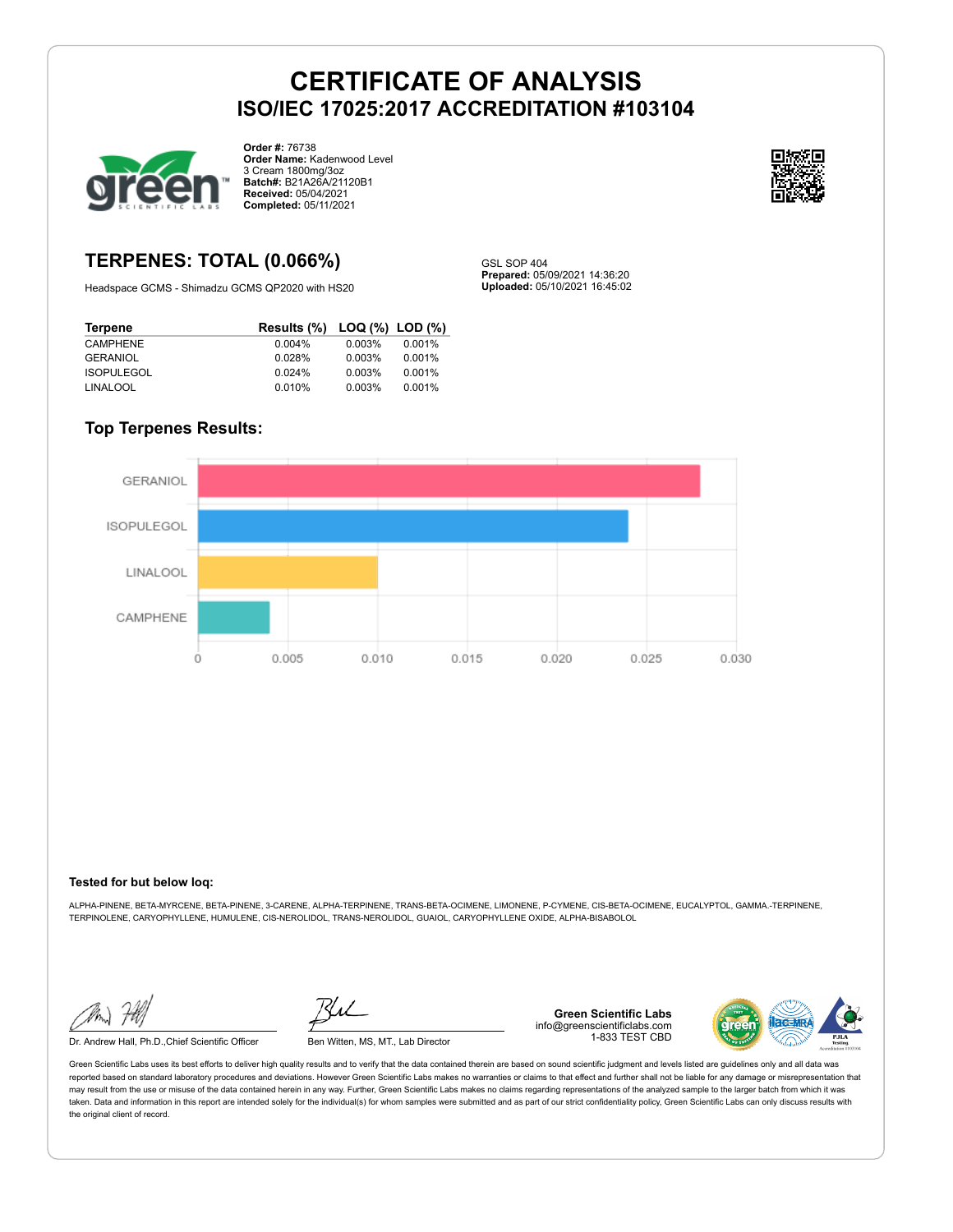

**Order #:** 76738 **Order Name:** Kadenwood Level 3 Cream 1800mg/3oz **Batch#:** B21A26A/21120B1 **Received:** 05/04/2021 **Completed:** 05/11/2021



## **PESTICIDE ANALYSIS:**

GSL SOP 401 **PREPARED:** 05/09/2021 12:34:52 **UPLOADED:** 05/11/2021 14:53:26

GCMS-MS - Shimadzu GCMS-TQ8040

| Pesticide           | <b>Action Level</b><br>(ppm) | <b>Results</b><br>(ppm) | LOQ<br>(ppm) | LOD<br>(ppm) |
|---------------------|------------------------------|-------------------------|--------------|--------------|
| <b>CAPTAN</b>       | 0.700                        | N/D                     | 0.003        | 0.001        |
| CHLORDANE           | 0.100                        | N/D                     | 0.003        | 0.001        |
| <b>CHLORFENAPYR</b> | 0.100                        | N/D                     | 0.003        | 0.001        |
| <b>COUMAPHOS</b>    | 0.100                        | N/D                     | 0.003        | 0.001        |

| Pesticide               | <b>Action Level Results LOQ LOD</b><br>(ppm) | (ppm) (ppm) (ppm) |       |       |
|-------------------------|----------------------------------------------|-------------------|-------|-------|
| CYFLUTHRIN              | 2.000                                        | N/D               | 0.003 | 0.001 |
| <b>CYPERMETHRIN</b>     | 1.000                                        | N/D               | 0.003 | 0.001 |
| PARATHION-METHYL        | 0.100                                        | N/D               | 0.003 | 0.001 |
| PENTACHLORONITROBENZENE | 0.100                                        | N/D               | 0.003 | 0.001 |

|  | LCMS-MS - Shimadzu LCMS-8060 |
|--|------------------------------|
|  |                              |

| <b>Pesticide</b>           | <b>Action Level</b> | Results | LOQ   | LOD   |
|----------------------------|---------------------|---------|-------|-------|
|                            | (ppm)               | (ppm)   | (ppm) | (ppm) |
| <b>ABAMECTIN B1A</b>       | 0.100               | N/D     | 0.005 | 0.001 |
| <b>ACEPHATE</b>            | 0.100               | N/D     | 0.001 | 0.001 |
| <b>ACEQUINOCYL</b>         | 0.100               | N/D     | 0.001 | 0.001 |
| <b>ACETAMIPRID</b>         | 0.100               | N/D     | 0.005 | 0.001 |
| <b>ALDICARB</b>            | 0.100               | N/D     | 0.005 | 0.001 |
| <b>AZOXYSTROBIN</b>        | 0.100               | N/D     | 0.001 | 0.001 |
| <b>BIFENAZATE</b>          | 0.100               | N/D     | 0.005 | 0.001 |
| <b>BIFENTHRIN</b>          | 3.000               | N/D     | 0.005 | 0.001 |
| <b>BOSCALID</b>            | 0.100               | N/D     | 0.005 | 0.001 |
| CARBARYL                   | 0.500               | N/D     | 0.003 | 0.001 |
| CARBOFURAN                 | 0.100               | N/D     | 0.001 | 0.001 |
| <b>CHLORANTRANILIPROLE</b> | 10.000              | N/D     | 0.005 | 0.005 |
| <b>CHLORPYRIFOS</b>        | 0.100               | N/D     | 0.001 | 0.001 |
| <b>CLOFENTEZINE</b>        | 0.100               | N/D     | 0.001 | 0.001 |
| <b>DAMINOZIDE</b>          | 0.100               | N/D     | 0.005 | 0.001 |
| <b>DIAZINON</b>            | 0.100               | N/D     | 0.001 | 0.001 |
| <b>DICHLORVOS</b>          | 0.100               | N/D     | 0.005 | 0.001 |
| <b>DIMETHOATE</b>          | 0.100               | N/D     | 0.001 | 0.001 |
| <b>DIMETHOMORPH</b>        | 2.000               | N/D     | 0.005 | 0.001 |
| <b>ETHOPROPHOS</b>         | 0.100               | N/D     | 0.001 | 0.001 |
| <b>ETOFENPROX</b>          | 0.100               | N/D     | 0.001 | 0.001 |
| <b>ETOXAZOLE</b>           | 0.100               | N/D     | 0.010 | 0.005 |
| <b>FENHEXAMID</b>          | 0.100               | N/D     | 0.005 | 0.001 |
| <b>FENOXYCARB</b>          | 0.100               | N/D     | 0.005 | 0.001 |
| <b>FENPYROXIMATE</b>       | 0.100               | N/D     | 0.001 | 0.001 |
| <b>FIPRONIL</b>            | 0.100               | N/D     | 0.003 | 0.001 |
| <b>FLONICAMID</b>          | 0.100               | N/D     | 0.025 | 0.010 |
| <b>FLUDIOXONIL</b>         | 0.100               | N/D     | 0.003 | 0.001 |
| <b>HEXYTHIAZOX</b>         | 0.100               | N/D     | 0.005 | 0.001 |
| <b>IMAZALIL</b>            | 0.100               | N/D     | 0.005 | 0.001 |

| <b>Pesticide</b>       | <b>Action Level</b> | <b>Results</b> | LOQ   | LOD   |
|------------------------|---------------------|----------------|-------|-------|
|                        | (ppm)               | (ppm)          | (ppm) | (ppm) |
| <b>IMIDACLOPRID</b>    | 5.000               | N/D            | 0.005 | 0.001 |
| KRESOXIM-METHYL        | 0.100               | N/D            | 0.010 | 0.005 |
| <b>MALATHION</b>       | 0.500               | N/D            | 0.005 | 0.001 |
| <b>METALAXYL</b>       | 2.000               | N/D            | 0.001 | 0.001 |
| <b>METHIOCARB</b>      | 0.100               | N/D            | 0.005 | 0.001 |
| <b>METHOMYL</b>        | 1.000               | N/D            | 0.001 | 0.001 |
| <b>MEVINPHOS</b>       | 0.100               | N/D            | 0.001 | 0.001 |
| <b>MYCLOBUTANIL</b>    | 0.100               | N/D            | 0.005 | 0.001 |
| <b>NALED</b>           | 0.100               | N/D            | 0.005 | 0.001 |
| OXAMYL                 | 0.500               | N/D            | 0.001 | 0.001 |
| <b>PACLOBUTRAZOL</b>   | 0.100               | N/D            | 0.005 | 0.001 |
| <b>PERMETHRINS</b>     | 0.500               | N/D            | 0.005 | 0.001 |
| PHOSMET                | 0.100               | N/D            | 0.005 | 0.001 |
| <b>PIPERONYL</b>       | 3.000               | N/D            | 0.001 |       |
| <b>BUTOXIDE</b>        |                     |                |       | 0.001 |
| <b>PRALLETHRIN</b>     | 0.100               | N/D            | 0.005 | 0.005 |
| <b>PROPICONAZOLE</b>   | 0.100               | N/D            | 0.010 | 0.005 |
| <b>PROPOXUR</b>        | 0.100               | N/D            | 0.001 | 0.001 |
| <b>PYRETHRINS</b>      | 0.500               | N/D            | 0.005 | 0.005 |
| (PYRETHRIN I)          |                     |                |       |       |
| <b>PYRIDABEN</b>       | 0.100               | N/D            | 0.005 | 0.001 |
| <b>SPINETORAM</b>      | 0.100               | N/D            | 0.001 | 0.001 |
| SPINOSAD               | 0.100               | N/D            | 0.001 | 0.001 |
| <b>SPIROMESIFEN</b>    | 0.100               | N/D            | 0.005 | 0.001 |
| <b>SPIROTETRAMAT</b>   | 0.100               | N/D            | 0.001 | 0.001 |
| SPIROXAMINE            | 0.100               | N/D            | 0.001 | 0.001 |
| <b>TEBUCONAZOLE</b>    | 0.100               | N/D            | 0.005 | 0.001 |
| <b>THIACLOPRID</b>     | 0.100               | N/D            | 0.001 | 0.001 |
| <b>THIAMETHOXAM</b>    | 5.000               | N/D            | 0.001 | 0.001 |
| <b>TRIFLOXYSTROBIN</b> | 0.100               | N/D            | 0.001 | 0.001 |

N/D = Not Detected, A/LOQ = Above LOQ Level, B/LOQ = Below LOQ Level, B/LOD = Below LOD Level

Dr. Andrew Hall, Ph.D., Chief Scientific Officer Ben Witten, MS, MT., Lab Director

**Green Scientific Labs** info@greenscientificlabs.com 1-833 TEST CBD

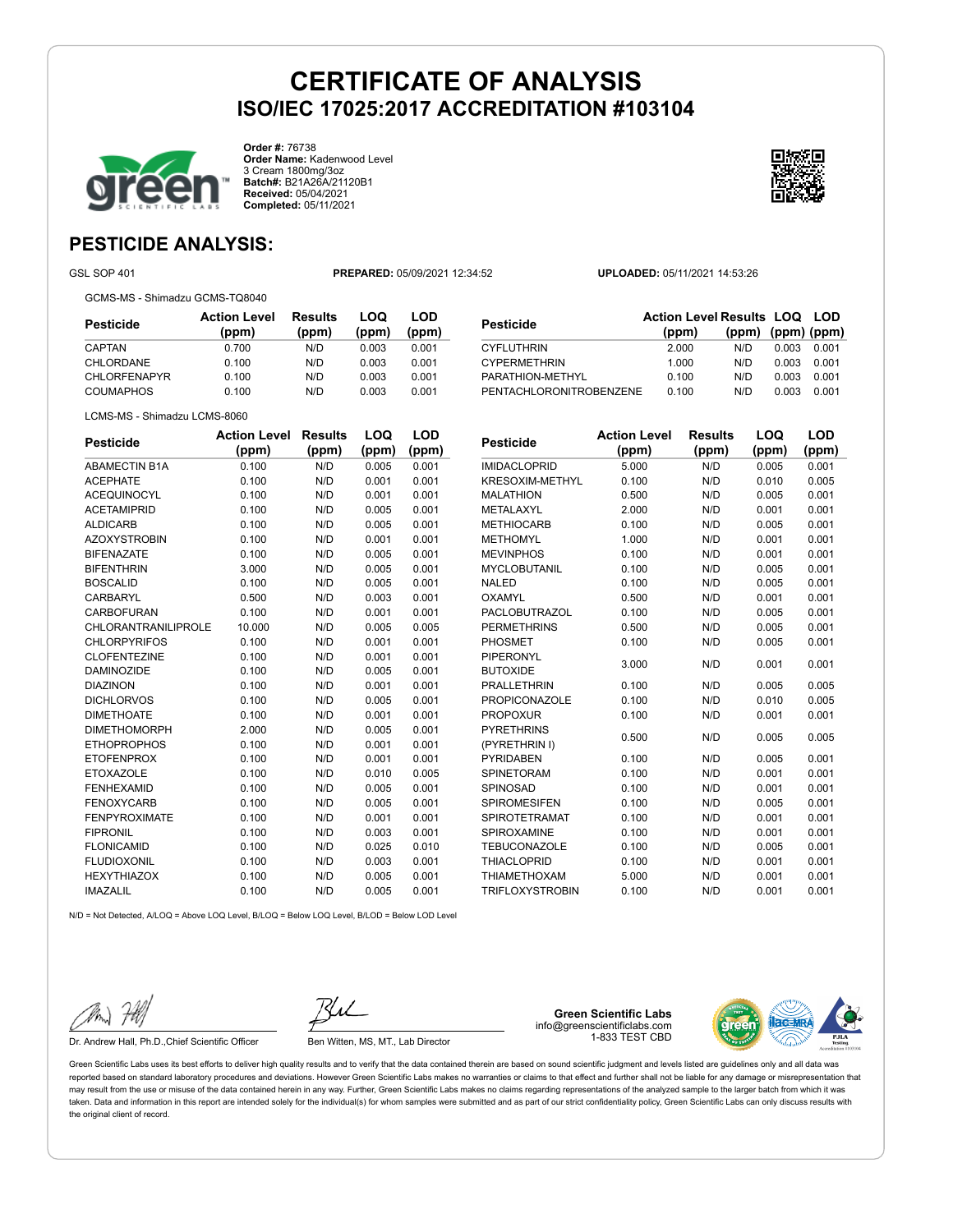

**Order #:** 76738 **Order Name:** Kadenwood Level 3 Cream 1800mg/3oz **Batch#:** B21A26A/21120B1 **Received:** 05/04/2021 **Completed:** 05/11/2021



### **RESIDUAL SOLVENTS:**

Headspace GCMS - Shimadzu GCMS QP2020 with HS20

GSL SOP 405 **Prepared:** 05/09/2021 16:18:56 **Uploaded:** 05/11/2021 08:43:11

| <b>Residual Solvent</b>  | <b>Action Level (ppm)</b> | Results (ppm) | LOQ (ppm) | LOD (ppm) |
|--------------------------|---------------------------|---------------|-----------|-----------|
| 1,1-DICHLOROETHENE       | 8                         | N/D           | 0.63      | 0.63      |
| 1,2- DICHLOROETHANE      | 2                         | N/D           | 0.12      | 0.02      |
| <b>ACETONE</b>           | 5,000                     | N/D           | 140       | 20        |
| <b>ACETONITRILE</b>      | 410                       | N/D           | 25        | 1         |
| <b>BENZENE</b>           |                           | N/D           |           | 0.5       |
| <b>BUTANE</b>            | 5,000                     | N/D           | 50        | 10        |
| <b>CHLOROFORM</b>        |                           | N/D           |           | 0.5       |
| CIS 1,2-DICHLOROETHENE   | 5                         | N/D           | 0.73      | 0.18      |
| <b>ETHANOL</b>           | 5,000                     | N/D           | 140       | 20        |
| ETHYL ACETATE            | 5,000                     | N/D           | 140       | 20        |
| <b>ETHYL ETHER</b>       | 5,000                     | N/D           | 140       | 20        |
| ETHYLENE OXIDE           |                           | N/D           | $\Omega$  | 0         |
| <b>ISOPROPYL ALCOHOL</b> | 5,000                     | N/D           | 140       | 20        |
| <b>METHANOL</b>          | 3,000                     | N/D           | 100       | 20        |
| METHYLENE CHLORIDE       | 125                       | N/D           | 0.15      | 0.15      |
| N-HEPTANE                | 5,000                     | N/D           | 140       | 20        |
| N-HEXANE                 | 290                       | N/D           | 18        | 10        |
| <b>PENTANE</b>           | 5,000                     | N/D           | 140       | 20        |
| <b>PROPANE</b>           | 5,000                     | N/D           | 20        |           |
| <b>TOLUENE</b>           | 890                       | N/D           | 53        |           |
| TRANS 1,2-DICHLOROETHENE | 5                         | N/D           | 0.73      | 0.18      |
| <b>TRICHLOROETHENE</b>   |                           | N/D           |           | 0.5       |
| <b>XYLENES</b>           | 150                       | N/D           | 130       | 20        |

Dr. Andrew Hall, Ph.D., Chief Scientific Officer Ben Witten, MS, MT., Lab Director

**Green Scientific Labs** info@greenscientificlabs.com 1-833 TEST CBD

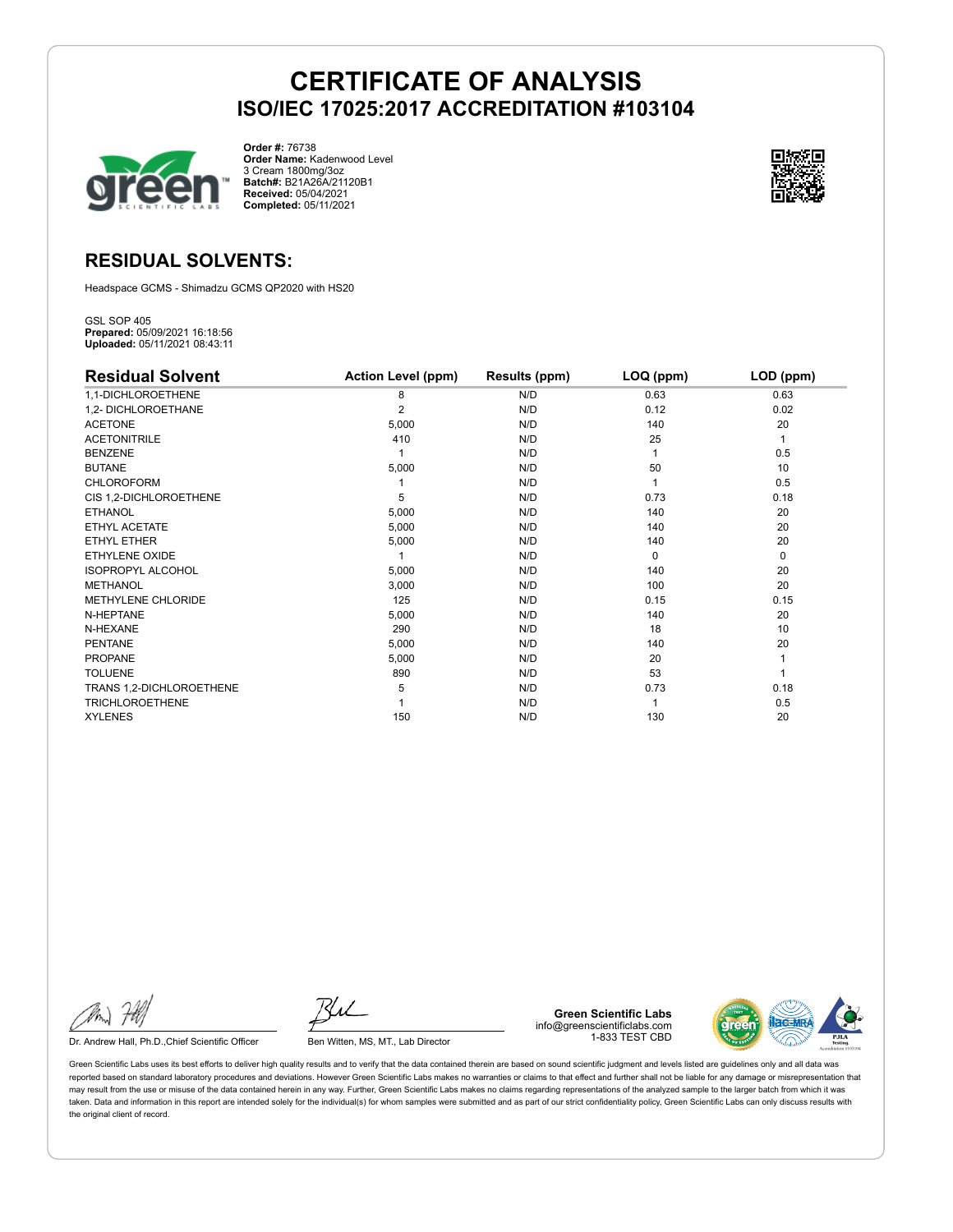**Microbial Analysis** GSL SOP 406 **Uploaded:** 05/10/2021 23:17:59



**Order #:** 76738 **Order Name:** Kadenwood Level 3 Cream 1800mg/3oz **Batch#:** B21A26A/21120B1 **Received:** 05/04/2021 **Completed:** 05/11/2021



### **Microbial Analysis:**

fa PCR - Agilent AriaMX

**MICROBIAL ANALYSIS:**

PCR - Agilent AriaMX

| Test                          | <b>SOP</b> | <b>Test Method</b> | <b>Device Used</b> | <b>LOD</b>                          | <b>Allowable</b><br>Criteria  | <b>Actual Result Pass/Fail</b> |             |
|-------------------------------|------------|--------------------|--------------------|-------------------------------------|-------------------------------|--------------------------------|-------------|
| ASPERGILLUS FUMIGATUS***      | 406.01     | USP 61/62+         | <b>ARIAMX PCR</b>  | 1 CFU/G**                           | DETECT/NOT<br><b>DETECTED</b> | <b>NOT DETECTED</b>            | <b>PASS</b> |
| <b>ASPERGILLUS TERREUS***</b> | 406.01     | USP 61/62+         | <b>ARIAMX PCR</b>  | 1 CFU/G**                           | DETECT/NOT<br><b>DETECTED</b> | <b>NOT DETECTED</b>            | <b>PASS</b> |
| ASPERGILLUS FLAVUS***         | 406.01     | USP 61/62+         | <b>ARIAMX PCR</b>  | 1 CFU/G**                           | DETECT/NOT<br><b>DETECTED</b> | <b>NOT DETECTED</b>            | <b>PASS</b> |
| ASPERGILLUS NIGER***          | 406.01     | USP 61/62†         | <b>ARIAMX PCR</b>  | 1 CFU/G**                           | DETECT/NOT<br><b>DETECTED</b> | <b>NOT DETECTED</b>            | <b>PASS</b> |
| STEC E. COLI*                 | 406.01     | USP 61/62+         | <b>ARIAMX PCR</b>  | 1 CFU/G**                           | DETECT/NOT<br><b>DETECTED</b> | NOT DETECTED                   | <b>PASS</b> |
| SALMONELLA*                   | 406.01     | USP 61/62+         | <b>ARIAMX PCR</b>  | 1 CFU/G**                           | DETECT/NOT<br><b>DETECTED</b> | <b>NOT DETECTED</b>            | <b>PASS</b> |
| TOTAL YEAST AND MOLD          | 406.01     | USP 61/62+         | <b>ARIAMX PCR</b>  | CFU/G BY<br><b>SAMPLE</b><br>TYPE** | 1.000 CFU/G                   | <b>NOT DETECTED</b>            | <b>PASS</b> |
| AEROBIC BACTERIA COUNT        | 406.01     | USP 61/62+         | <b>ARIAMX PCR</b>  | CFU/G BY<br><b>SAMPLE</b><br>TYPE** | 10,000 CFU/G                  | <b>NOT DETECTED</b>            | <b>PASS</b> |
| <b>ENTEROBACTERIACEAE</b>     | 406.01     | USP 61/62+         | <b>ARIAMX PCR</b>  | CFU/G BY<br><b>SAMPLE</b><br>TYPE** | <b>100 CFU/G</b>              | <b>NOT DETECTED</b>            | <b>PASS</b> |
| <b>COLIFORM</b>               | 406.01     | USP 61/62+         | <b>ARIAMX PCR</b>  | CFU/G BY<br><b>SAMPLE</b><br>TYPE** | <b>100 CFU/G</b>              | <b>NOT DETECTED</b>            | <b>PASS</b> |

† USP 61 (enumeration of bacteria TAC, TYM, and ENT/Coliform), USP 62 (identifying specific species E.coli Aspergillus etc)

\* STEC and Salmonella run as Multiplex

\*\* CFU/g Calculation based on MIP/Extract matrix

\*\*\* Flavus = 2 Copies of DNA / Fumigatis = 2 Copies of DNA Niger = 20 Copies of DNA / Terrus = 10 copies of DNA

Dr. Andrew Hall, Ph.D., Chief Scientific Officer Ben Witten, MS, MT., Lab Director

**Green Scientific Labs** info@greenscientificlabs.com 1-833 TEST CBD